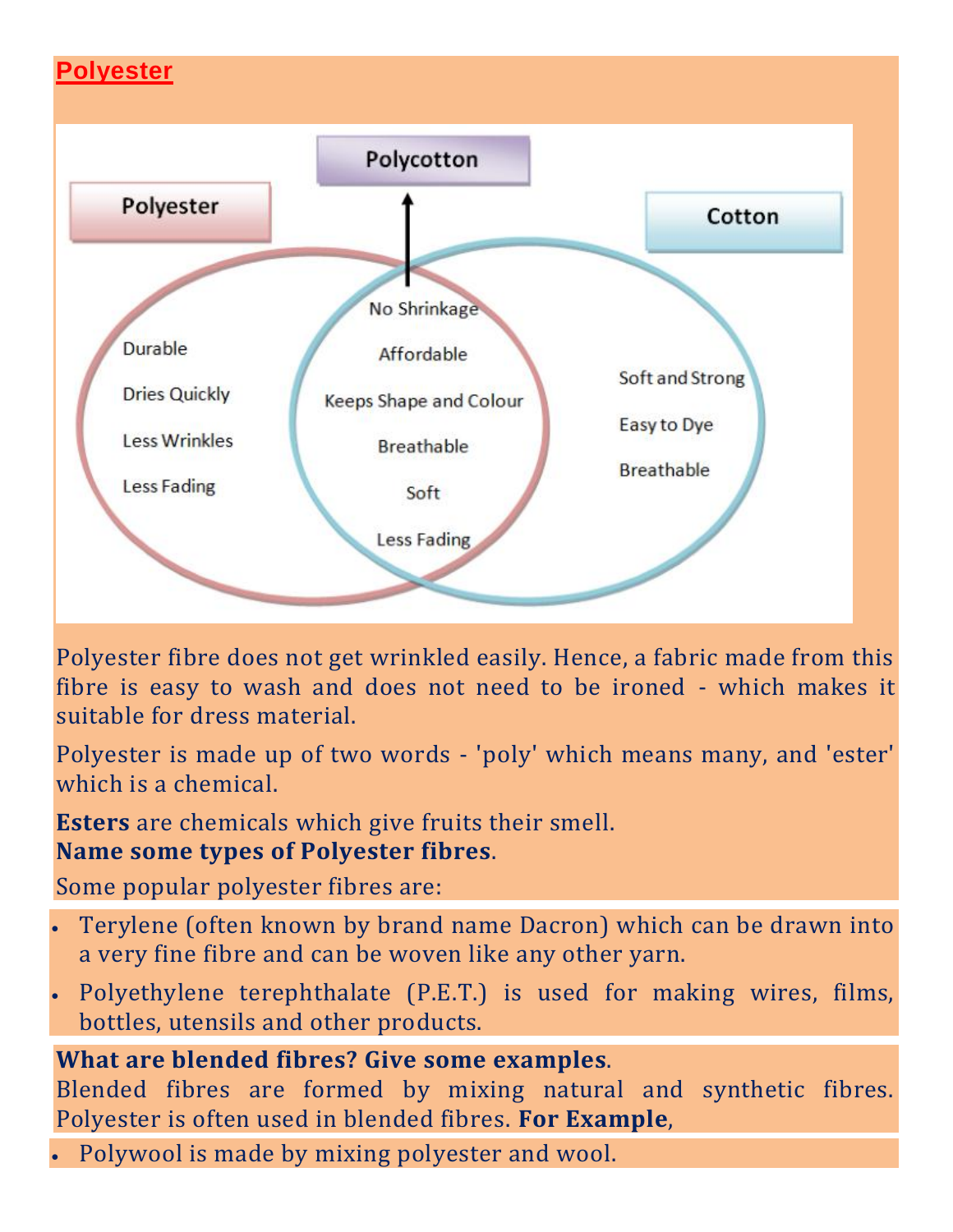- Polycot is made my mixing polyester and cotton.
- Terrycot is made by mixing Terylene and cotton.

### **Uses of Polyester**

Since polyester is strong, wrinkle-resistant and water-resistant, it has several uses. It can be used to:

- Make a variety of textiles (including sarees, curtains, dress materials etc.) and can be blended with natural fibres (like cotton and wool)
- Make films, magnetic recording tapes, etc (as Mylar)
- Make sails of sailboats
- Make water hoses for firefighting purposes

# **Acrylic**

Acrylic is a strong, lightweight and warm synthetic fibre that resembles wool. It is available in a number of colours and is more durable and affordable than natural wool.

Acrylic fibre, fabric, plastic or paint are all made from acrylic acid. The word '**acrylic**' means '**containing acryl (or acrolein)**' Acrolein is the sharp and bitter liquid in onions and has its roots in two Latin words - 'acer' which means 'sharp', and 'olere' which means 'to smell'.

## **Why storage of acrylic clothes is easier than woollen clothes?**

Woollen clothes need naphthalene balls to protect them from attack by insects. Acrylic is synthetic wool and is hence, resistant to the action of moths and insects.

## **Uses of Acrylic Fibre**

Acrylic can mimic wool as well as cotton at times and is hypoallergenic in nature. It means that people who have sensitive skin can wear it easily. Some acrylic fibres are very resilient – more than other natural or synthetic fibres. It can be used to:

- Make woollen clothes like hats, scarves, gloves, sweaters, blankets, and other home-furnishing fabrics.
- Make fake fur used for making toys and fur accessories.
- Make garments for babies (as the fabric is machine-washable).